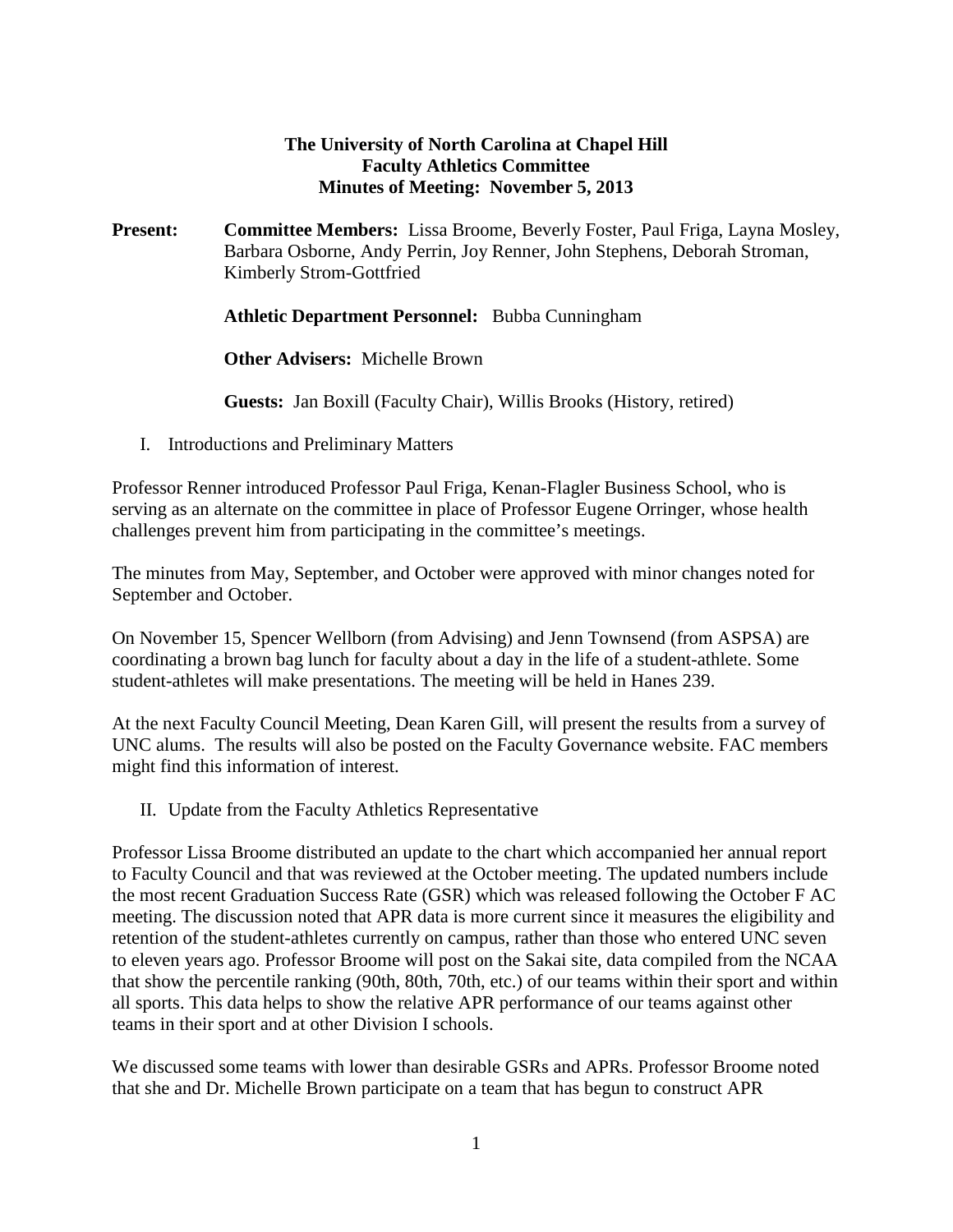improvement plans for some teams. It was suggested that we may also want to learn more about the teams that have achieved excellent academic performance, how they identify and recruit talented students, and share any techniques or tactics used by these teams that may help to contribute to excellent academic performance for others.

## III. Alignment Work Plan Report

Professor Kimberly Strom-Gottfried and John Stephens discussed "Alignment" first in the context of the academic priorities set forth in the Athletic Department's strategic plan to "achieve a top 3 academic finish in the conference and a top 10 finish nationally in each sport." They asked how these benchmarks will be determined and monitored and what role F AC will have in helping Athletic Director Bubba Cunningham and ASPSA Director Dr. Michelle Brown address these priorities. For instance, if a team is struggling in this academic priority, will there be a shift in the time devoted to athletics if necessary to address academic deficiencies?

Bubba Cunningham noted that as used in the Athletic Department's strategic plan, the "alignment" priority is phrased as aligning the department's operations to fulfill the mission of the University, and that there is a separate priority for top 3/top 10 academic achievements. Professors Stephen responded that he and Professor Strom-Gottfried were viewing their "alignment" subcommittee as charged with evaluating alignment with academics. There is also the possibility that "alignment" defined by academic performance may overlap as well with the Academic Subcommittee (Professors Mosley and Stroman) Professor Renner noted that overlap is inevitable and good to ensure that we do not miss anything.

#### IV. Steve Farmer –Admissions

Steve Farmer, Vice Provost for Enrollment and Undergraduate Admissions, spoke to the committee about admission policies affecting student-athletes. Mr. Farmer began his remarks with two important points. First, he is responsible for the admission of every undergraduate student, including student-athletes. Second, the only students admitted are those we think can succeed academically at the University. He noted that admissions are an art, not a science.

Although student-athlete admissions procedures have changed over the past two years, Mr. Farmer wants to be sure that FAC understands that the University should still be proud of the students who were admitted under prior practices.

The new system for admissions uses a formula based on quantitative data to compute a predicted first-year GPA for applicants (PGPA). The Subcommittee on Special Talent (composed of faculty members) reviews those applicants whose PGPA is below 2.3 (Level I students). In addition, the Subcommittee considers applicants who have failed to meet the University of North Carolina System's minimum admission standards (MARs) or minimum course requirements (MCRs). The Subcommittee also tracks students whose PGPAs fall between 2.3 and 2.6 (Level 2) and those with PGPAs above 2.6 (Level 3). Over time, the Subcommittee hopes the number of students in Levels I and 2 will decrease. Previously, the Subcommittee considered applicants who met a certain multi-factor test and did not consider the characteristics of those studentathletes not reviewed by the Subcommittee.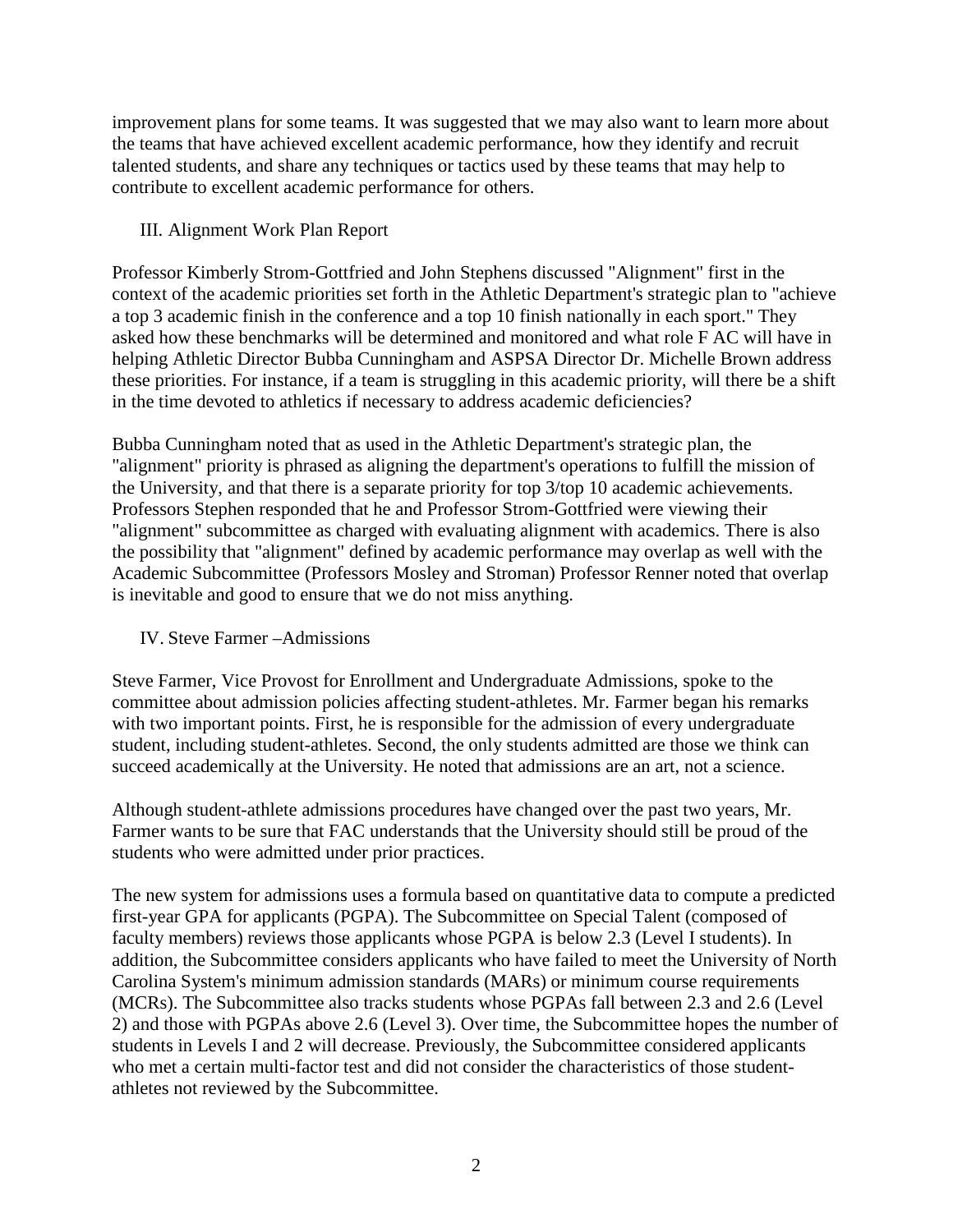Twenty-three student-athletes matriculated at UNC-CH in fall 2012 who would have been Level 1 students had that criteria been used when they were admitted. Of those students, two-thirds have a GPA of 2.3 or greater (and are outperforming their PGPA) and three or four have a GPA greater than 3.0.

Mr. Farmer noted that there has been some discussion of literacy. He noted that assessing literacy is much trickier than one would expect and requires an examination of a student's entire record. There is no one test that determines literacy. Mr. Farmer did note that in 20]2 there were 62 students admitted (not all student-athletes) with a critical reading score on the SAT of less than 500, an SAT writing score of less than 500, or the equivalent on the ACT. Approximately, 95% of those students were retained and are enrolled this year. For the class matriculating in 2013, there were 39 students (not all student-athletes) admitted with scores below these levels. Mr. Farmer noted that he and the Subcommittee continue to monitor and refine the admissions process to continually improve it.

Mr. Farmer reported that there are typically 12-15 transfer student-athletes who enroll each year. These students are not reviewed by the Subcommittee on Special Talent. Mr. Farmer also recounted that private universities do not report their athletic admissions so it is hard to evaluate our program against those at private universities. In Mr. Farmer's conversations with other admissions directors, some are surprised by the low number of students we have accepted in the Level 1 category and report that other Level I students would be admissible at their universities. Our level of faculty involvement in advising on admissions is much higher than at most other schools. Mr. Farmer believes that faculty involvement in the Subcommittee on Special Talent helps to underscore to the coaches the seriousness and importance of the process.

Mr. Cunningham noted that the coaches understand the role of the Subcommittee, value its work, and are also searching for student-athletes who will be successful in the classroom.

Mr. Farmer noted that we do take some risks in our admissions process and that the risk is on a continuum. Professor Andy Perrin expressed that he would like to reduce or eliminate the risks we take in admissions, but believes that the evidence is strong that we are moving in the right direction. Professor Perrin noted that his work on contextual grading has shown that the median grade for a UNC undergraduate is 3.0 and that in some departments the median grade is as high as 3.4 or 3.5. He is troubled with the gap between the median performance and those of some students admitted by the Subcommittee who achieve a 2.2 or 2.3 GPA.

The Provost's Working Group on Student-Athlete Academic Processes is also reviewing Admissions. The Working Group is concentrating on documenting processes and reviewing the prior reports (Faculty Executive Committee Report, etc.) regarding suggestions related to admissions.

V. Upcoming Faculty Council Report

Joy Renner said she would try to say one or two things about each topic that F AC is monitoring when she makes FAC's annual report to Faculty Council at its November 15 meeting.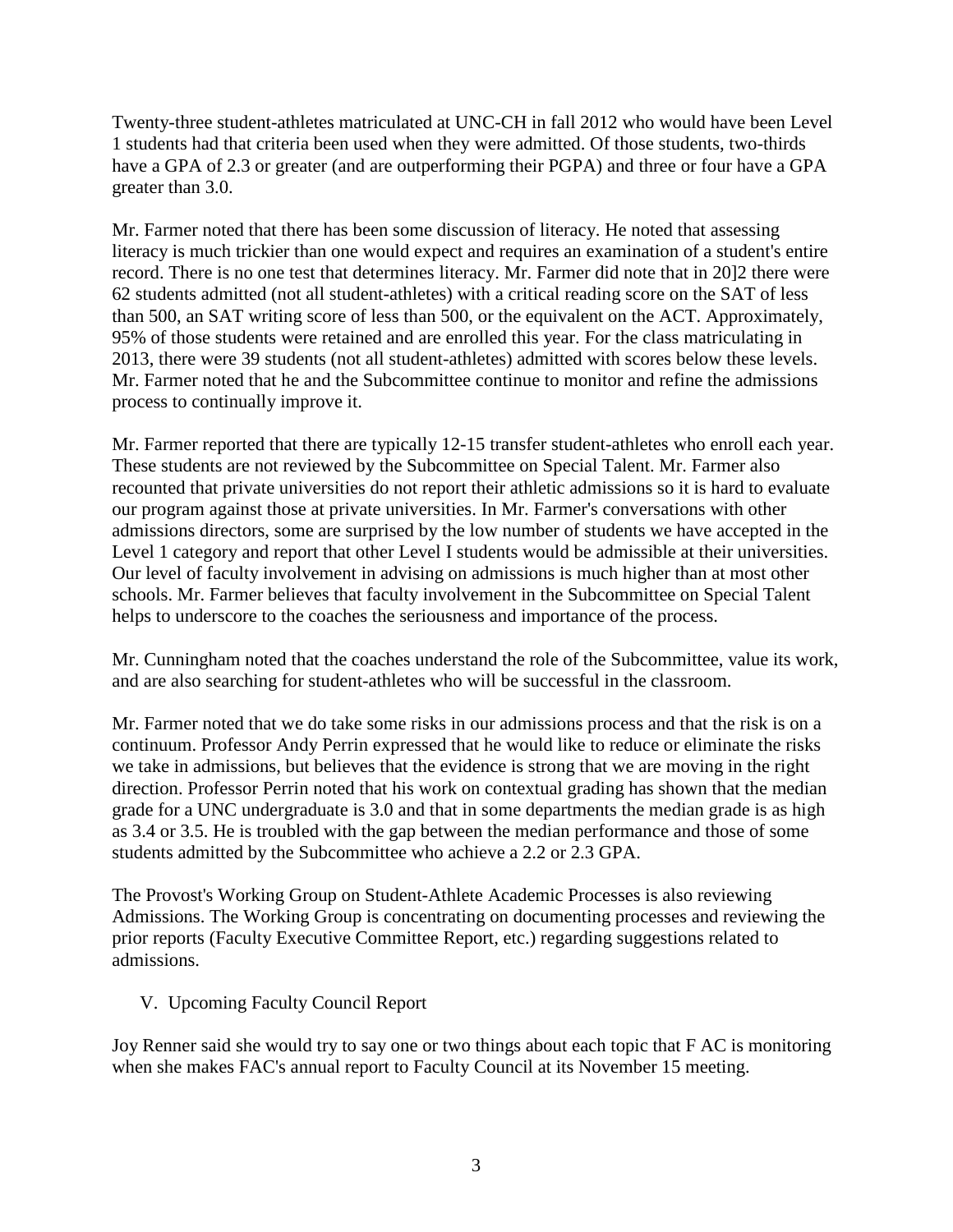As she and the committee discussed each topic, the following points were offered.

Admissions

- Moving in the right direction
- High level of faculty involvement although Steve Farmer and his office still make the final decision
- Only students who the Subcommittee on Special Talent and the Admissions Office believe are capable of being academically successful at UNC are admitted
- Coaches understand we are trying to reduce the number of Level 1 and Level 2 students and are adjusting their recruiting accordingly

# **Academics**

- There have been University-wide reforms on independent studies
- We monitor majors of student-athletes and course training
- Academic success is viewed by multiple metrics, including OSR, FOR, APR

## Advising

• There has been a big change here with advisors (from Steele Building) with a plan moving toward student-athletes meeting with an advisor each semester

Student-Athlete Experience

- FAC had focus groups with SAAC members this year
- Exit survey has been redesigned
- Implementation of the exit survey has been revamped to get a higher return

Administration and Operations

- FAC reviews the budget each year
- Working to get year-to-year information that captures the resources devoted to ASPSA

# VI. Planning

Professor Renner noted that a video is in process introducing the AD, ASPSA Director, FAR, and F AC Chair. Barbara Osborne is preparing a voice over PowerPoint about issues related to having student-athletes in class such as travel letters, excused absences, and progress reports. Other PowerPoint will be prepared by Michelle Brown about ASPSA, and Spencer Wellborn and Andrea Caldwell about advising for student-athletes. Professor Renner is also hoping to present a video with several student-athletes explaining why they chose to attend UNC and the role of academics in their decisions.

The meeting adjourned at 5:33 p.m.

The next meeting is December 10, 2013.

Minutes respectfully submitted by Lissa Broome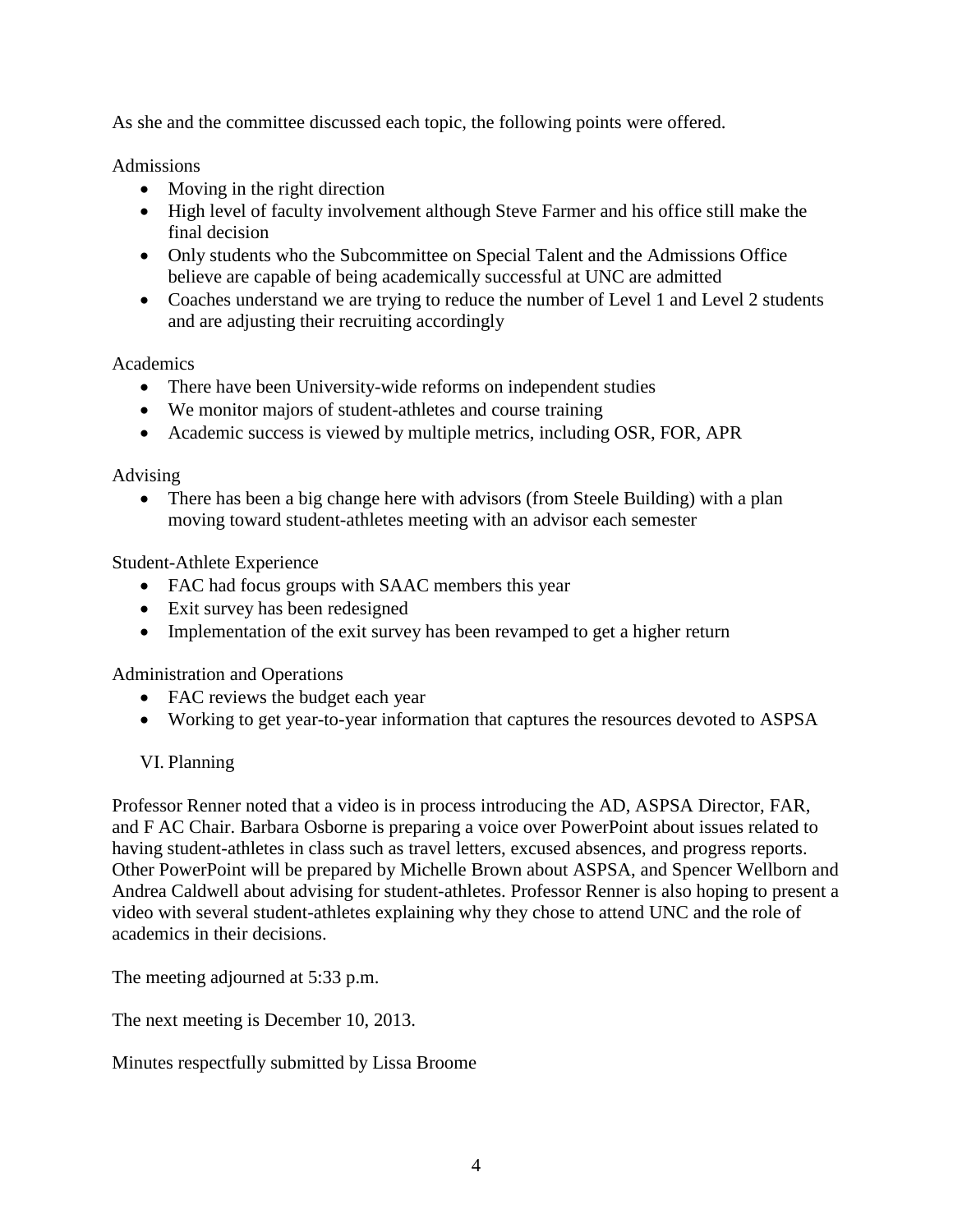|              | $04 - 05$ |                 | $05-06$ | $06 - 07$ | $07 - 08$       | 08-09 | $09-10$         | $10 - 11$       | $11 - 12$  | $12 - 13$       |  |
|--------------|-----------|-----------------|---------|-----------|-----------------|-------|-----------------|-----------------|------------|-----------------|--|
| <b>GSR</b>   | 80        |                 | 81      | 87        | 85              | 87    | 87              | 88              | 88         | 86              |  |
| 82<br>$-MBB$ |           |                 | 70      | 86        | 86              | 75    | 88              | 89              | 91         | 90              |  |
| -Fball<br>64 |           |                 | 70      | 79        | 78              | 80    | 75              | 75              | 75         | 65              |  |
| -WBB<br>64   |           |                 | 56      | 64        | 90              | 100   | 100             | 85              | 79         | 79              |  |
| -WSoc        |           | $\overline{78}$ | 88      | 100       | 94              | 88    | $\overline{73}$ | $\overline{73}$ | 67         | 67              |  |
|              |           |                 |         |           |                 |       |                 |                 |            |                 |  |
| <b>FGR</b>   | 70        |                 | 70      | 71        | 73              | 73    | 73              | 74              | 74         | 72              |  |
| St.body      | 81        |                 | 82      | 83        | 83              | 84    | 84              | 85              | 87         | $\overline{88}$ |  |
| -Diff        | (11)      |                 | (12)    | (12)      | (10)            | (11)  | (11)            | (11)            | (13)       | (16)            |  |
|              |           |                 |         |           |                 |       |                 |                 |            |                 |  |
| <b>APR</b>   |           |                 |         |           |                 |       |                 |                 |            |                 |  |
| $-MBB$       | 989       |                 | 993     | 995       | 989             | 995   | 985             | 963             | 959        |                 |  |
| -Fball       | 943       |                 | 948     | 947       | 947             | 957   | 955             | 943             | 934        |                 |  |
| -WBB         | 982       |                 | 989     | 975       | 970             | 979   | 960             | 959             | 963        |                 |  |
| -WSoc        | 993       |                 | 965     | 974       | 974             | 972   | 965             | 959             | 962        |                 |  |
|              |           |                 |         |           |                 |       |                 |                 |            |                 |  |
| $11 - 12$    |           | <b>UNC-CH</b>   |         |           | <b>NC State</b> |       | <b>UVA</b>      | <b>Duke</b>     | <b>WFU</b> |                 |  |
| <b>GSR</b>   |           | 88              |         |           | 77              |       |                 | 98<br>100       | 95         |                 |  |
| $-MBB$       |           | 91              |         |           | 73              |       | 64              |                 | 100        |                 |  |
| -Fball       |           | 75              |         |           | 62              |       | 69              |                 | 86         |                 |  |
| <b>FGR</b>   |           | 74              |         |           | 60              |       | 76              |                 | 80         |                 |  |
| -St.body     |           | $\overline{87}$ |         |           | 72              |       | 93              |                 | 89         |                 |  |
| -Diff        |           | (13)            |         |           | (12)            |       | (17)            |                 | (9)        |                 |  |
| <b>APR</b>   |           |                 |         |           |                 | 946   |                 |                 |            |                 |  |
| <b>MBB</b>   |           | 959             |         |           | 984             |       |                 | 995             |            | 942             |  |
| <b>Fball</b> |           | 934             |         |           | 947             |       |                 | 989             |            | 970             |  |

#### **Academic Performance Measures – Student-Athletes UNC-Chapel Hill: Multi-year GSR, FGR, and APR**

For 2011-12, UNC-CH had five sports in the top 10% of their sport for APR:

- Men's swimming
- Women's fencing
- Women's golf
- Gymnastics
- Volleyball

FGR, GSR, and APR are defined on the next page.

The information on these charts came from the NCAA websites listed below. I choose to present the results from only 4 of our 28 intercollegiate athletic teams, focusing on some of the teams that might be in the public eye. Information on all other teams is publicly available. I would be happy to compile any additional information or comparisons that Faculty Council believes would be helpful.